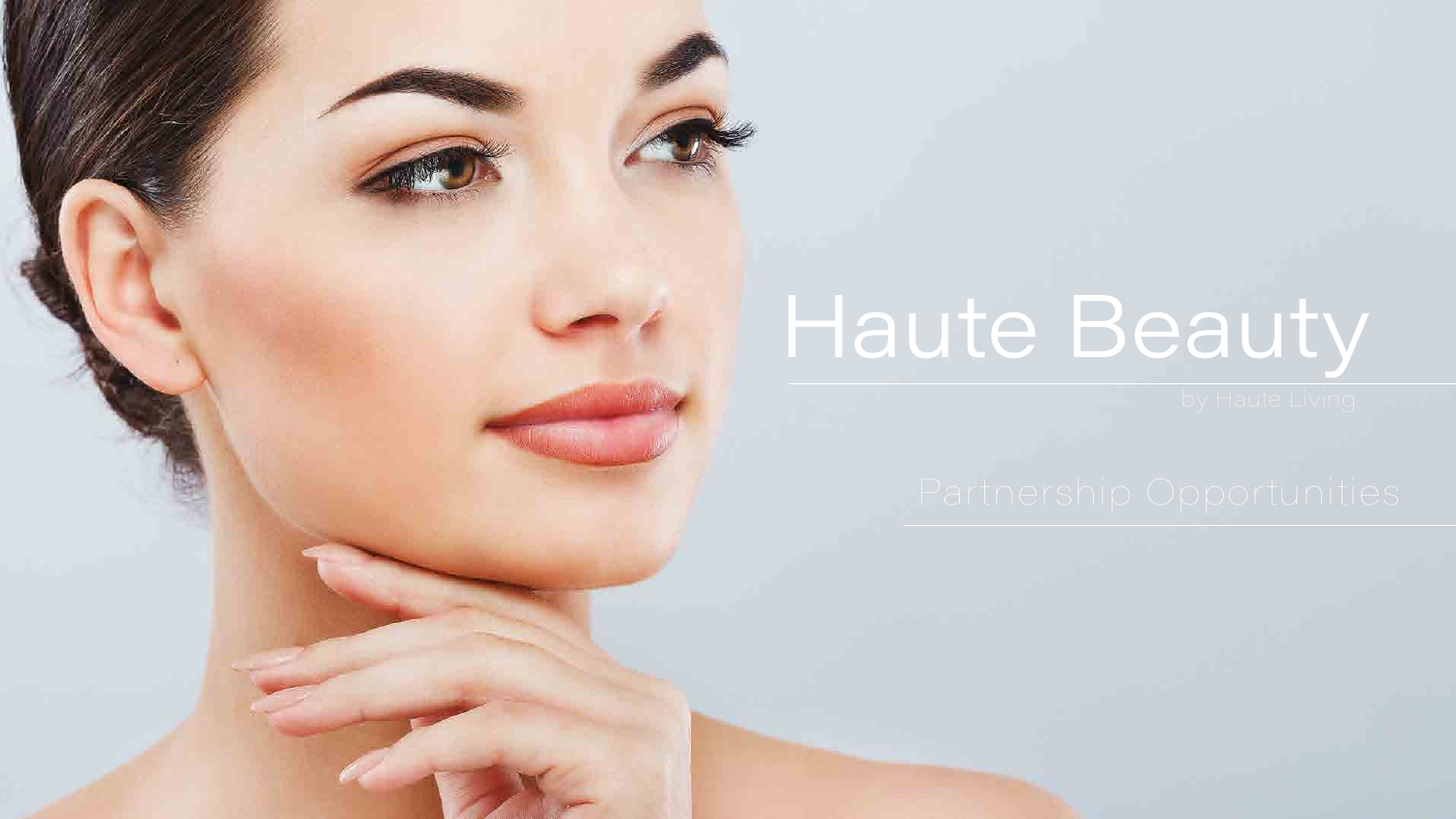## The Haute Beauty Network of Top Plastic Surgeons, Doctors & Beauty Experts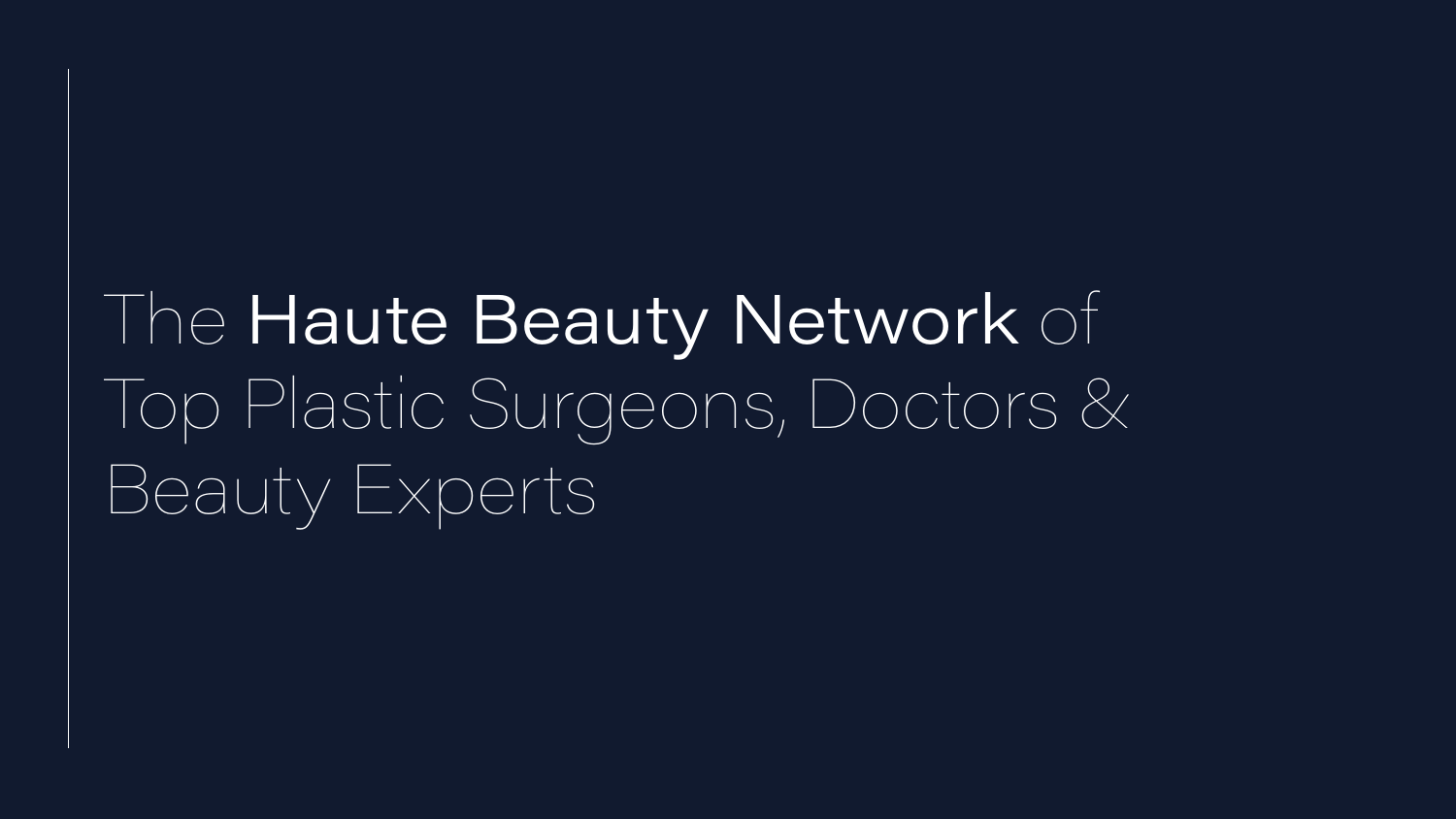

### The Haute Beauty Network ABOUT

The Haute Beauty Network is a prominent, invitation-only membership program designed to drive innovation, revenue and exposure for renowned medical doctors, plastic surgeons, and beauty experts alike. We connect our elite members to high-class clients looking for the best professionals and procedures nationwide. Haute Beauty recognizes two experts from each category of expertise to represent their category as a leading voice in the industry.

#### Haute Beauty

the contract of the contract of the







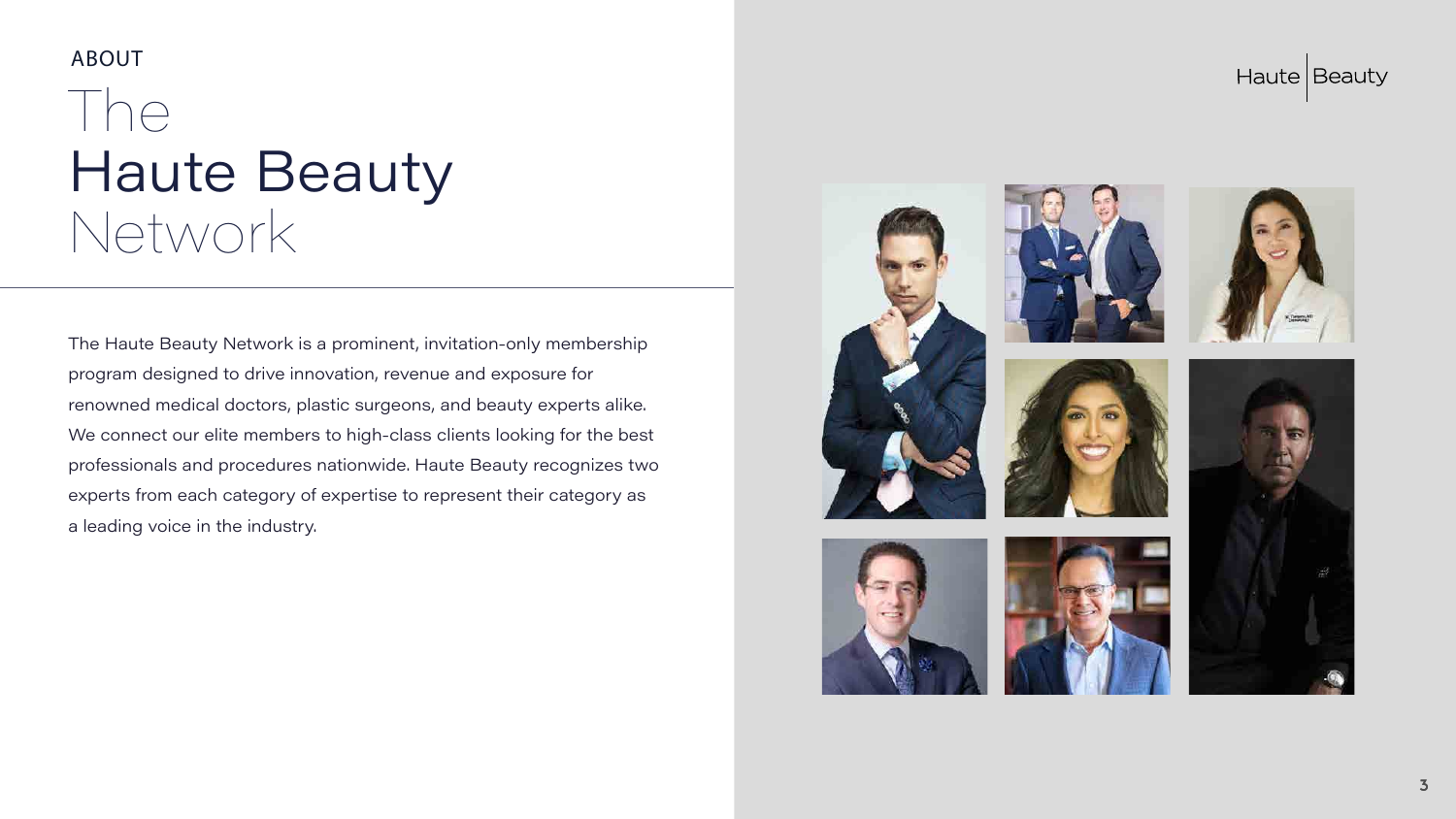"IT'S BEEN A **PLEASURE** WORKING WITH HAUTE BEAUTY AND THE HAUTE I LIVING TEAM IN GENERAL. I'VE GOTTEN TO KNOW THEM WELL, OVER THE YEARS AND THERE IS **NO QUESTION** THEY ARE THE ABSOLUTE BEST. I'M PROUD TO BE PART OF THE HAUTE FAMILY AND LOOK FORWARD TO THE AMAZING THINGS THEY WILL CONTINUE TO DO"

Dr. Dhaval G. Bhanusali MD FAAD

Market: New York | Speciality: Skin Expert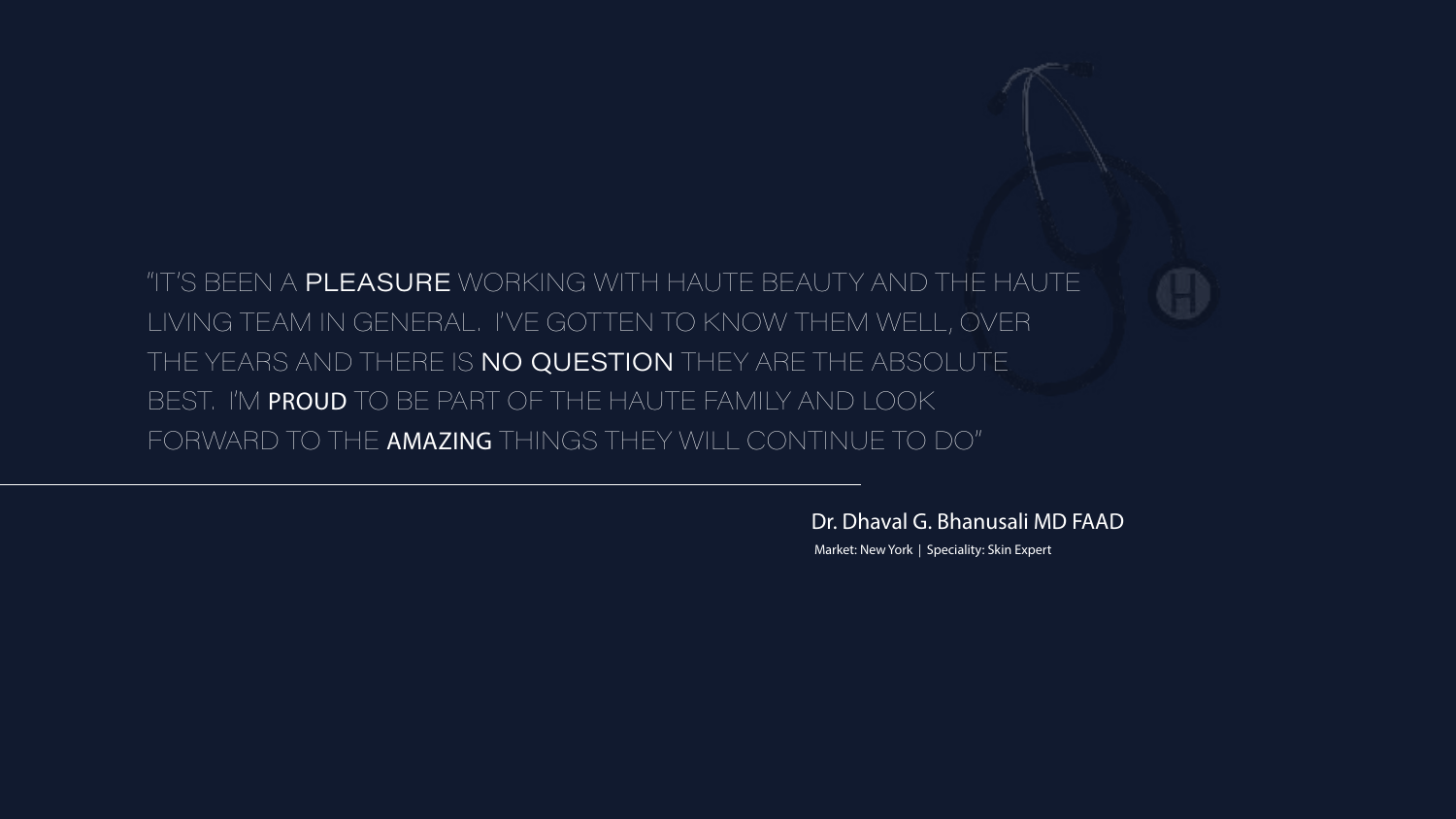

#### HAUTE LIVING NETWORK OF TOP PLASTIC SURGEONS

| HAUTE BEAUTY MEMBERSHIP \$7,500 FOR 1 YEAR [\$625 PER MONTH] |                                                                                                                                                                                                                                                                                                                                                                                                                         |
|--------------------------------------------------------------|-------------------------------------------------------------------------------------------------------------------------------------------------------------------------------------------------------------------------------------------------------------------------------------------------------------------------------------------------------------------------------------------------------------------------|
| EXCLUSIVITY                                                  | The Haute Beauty Network is an elite subsidiary product of Haute Living. This<br>connects clients to top-ranked cosmetic beauty experts in specific markets. W<br>members are one of two beauty experts per specialty in their market.                                                                                                                                                                                  |
| <b>EXPOSURE</b>                                              | The exclusive membership offers lead generation marketing, search engine option-<br>branding and digital + print presence through the Haute Living website, social<br>release announcements to 45,000+ sources, and inclusion Haute Living's New<br>Angeles print issues.                                                                                                                                               |
| SEO<br>RANKING                                               | Boost your SEO ranking through the distribution of personalized, market-speci<br>content that appears on the Haute Living website which has over 500,000 sub<br>have access to and participate in the monthly Haute Beauty online articles in a<br>on our official mobile website, which qualifies as a certified Google News site. I<br>ranking, members enjoy high traffic volume and a higher conversion of clients. |
| PRINT<br><b>DIGITAL</b>                                      | "Your membership includes inclusion in our directory of top doctors across the<br>issues of Haute Living New York, Los Angeles and Miami, with 20,000 issues p<br>Additionally, you will receive monthly online articles highlighting your top proce<br>your practice and more.                                                                                                                                         |
| <b>SOCIAL</b>                                                | The Haute Living Instagram, with over 190,000 followers, allows for maximum e<br>be announced as our new exclusive beauty expert in your market and specialt<br>throughout our Instagram stories with links to your member page and articles.                                                                                                                                                                           |

ng. This invitation only network rkets. With an invitation,

ngine optimization (SEO), e, social media channels, press ng's New York, Miami and Los

ket-specific traffic, and spotlight 000 subscribers. Members will icles in addition to appearing ws site. By boosting SEO

ross the country in the print issues printed six times a year. op procedures, expert advice,

ximum exposure. You will specialty, and will be featured

#### Haute Beauty



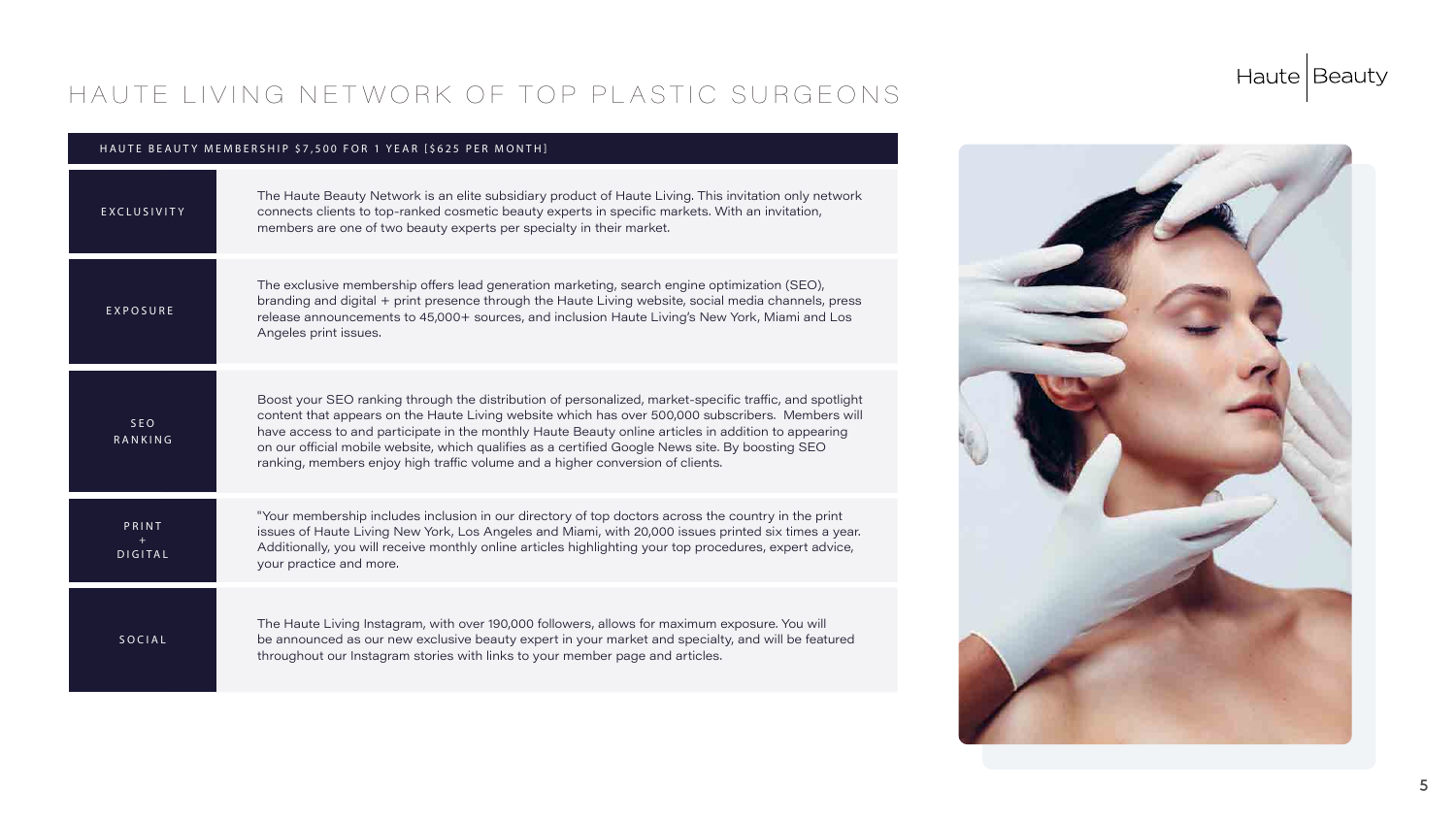

#### HAUTE LIVING NETWORK OF TOP PLASTIC SURGEONS

| HAUTE BEAUTY MEMBERSHIP \$7,500 FOR 1 YEAR [\$625 PER MONTH] |                                                                                                                                                                                                                                                 |
|--------------------------------------------------------------|-------------------------------------------------------------------------------------------------------------------------------------------------------------------------------------------------------------------------------------------------|
| BRANDING<br>AND<br>POSITIONING                               | Members will gain curated branding and exposure through our verified<br>hauteliving announcing our exclusive partnership. In addition, our mer<br>official Haute Living Magazine with exclusive landing pages containing<br>pages and websites. |
| MEDIA<br><b>RELATIONS</b>                                    | Press release announcing membership via PRWeb.<br>The press release is distributed to over 30,000 journalists worldwide or<br>Site, linking back to our members personal website.                                                               |
| GOAL                                                         | Our goal is to set members up for success in all areas. This includes po<br>making them local leaders through the Haute Living global brand.                                                                                                    |
| <b>ACCOUNT</b><br>MANAGER                                    | Each member will be assigned an expert account manager to guide them<br>In addition, each member will be assigned an editor to ensure that custom<br>to reach business goals.                                                                   |

#### Haute Beauty

 $\operatorname{ed}$  Instagram page  $@$ mbers are featured in the ng links to social media

n the #1 Global Press Release

ositioning them as experts,

i down a path of success<mark>.</mark> In tailored content is optimal



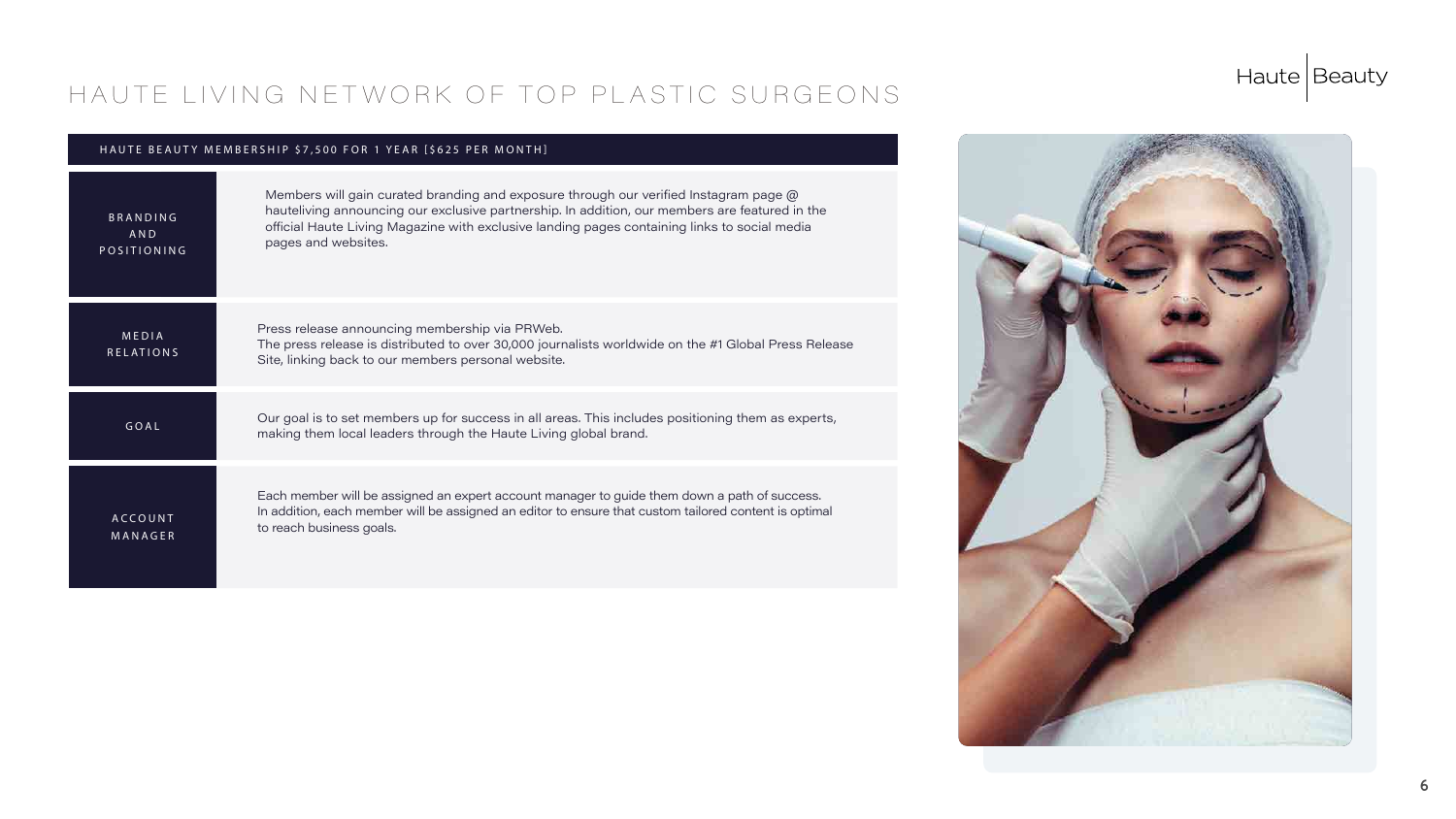

### Benefits of Membership

- Brand Building via Digital, Social Media, and more through Haute Living.
- Media Relations: Press Release via PR Web announcing our partnership as an expert of Haute Beauty Network of top plastic surgeons.
- Celebrities, Influences & Events: Attend various sponsored Haute Living social events in your market.
- Exposure: HauteLiving.com home page reaches over 500,000 subscribers, and our members are showcased as a leading expert on Haute Beauty's home page.
- Featured on our social media pages that jointly boast over 250,000 followers, including some of the most prominent influencers today.
- Featured in our weekly newsletter emailed to our network introducing new partners in addition to top 5 beauty buzz articles written by our surgeons.
- Live webinars: If the post-COVID climate makes it difficult to host events and connect with prospective patients, we bring the patients to YOU with virtual events and summits. We do the legwork to set up LIVE virtual events that generate interest in your practice and help bring in leads.

#### Haute Beauty



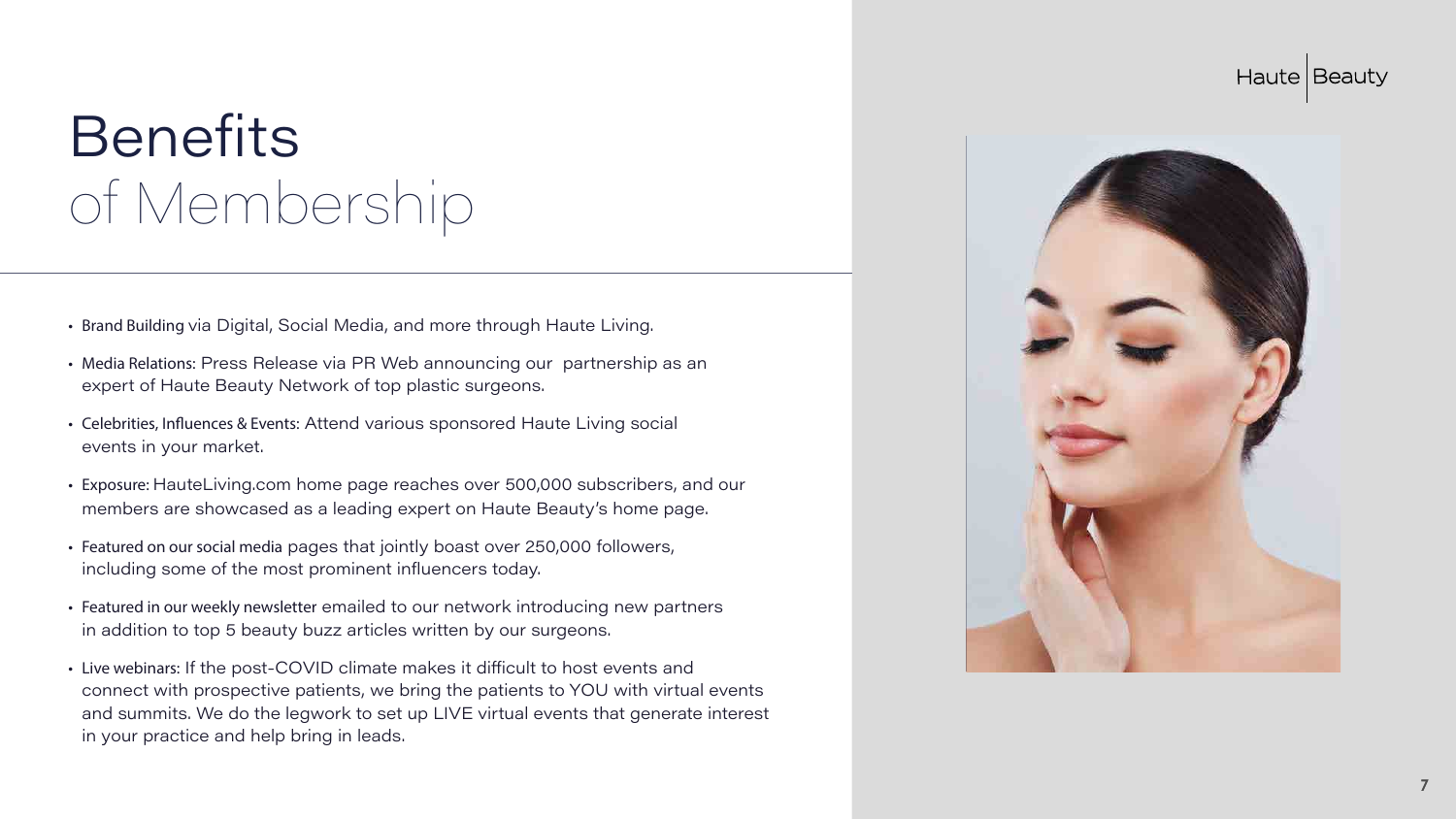

### Become an Expert Voice in Haute Beauty

#### MEMBERSHIP INCLUDES:

- 1. Instagram posts and stories on the verified @hauteliving account
- 2. Monthly editorials featuring you as an expert in your specialty
- 3. Powerful SEO to grow your practice
- 4. Inclusion in the Haute Beauty Directory (featured in 18 issues of Haute Living Magazine)
- 5. Press Release announcing the partnership







#### 2.

5.

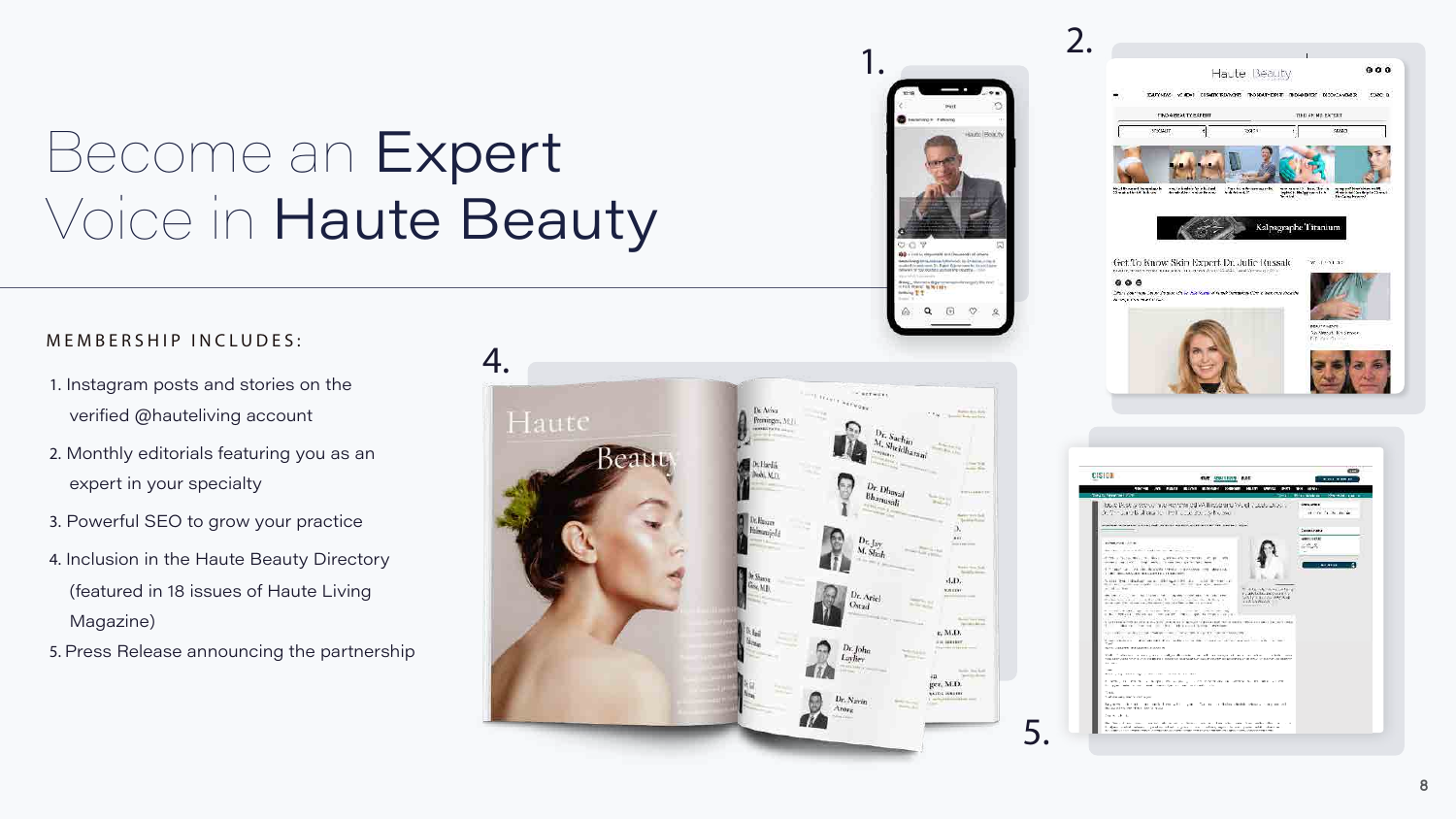

### Reach Elite Clients with Haute Beauty

#### INSTAGRAM STORIES

- 6. Connect with our audience through Instagram swipe up stories
- Our team will actively work on identifying the best content, tailored to our platform
- Each story will contain a hyperlink to a desired external
- 7. Virtual events to help you stay connected with prospective patients. landing page (i.e. Haute Beauty member profiles)

#### Haute Beauty

6.



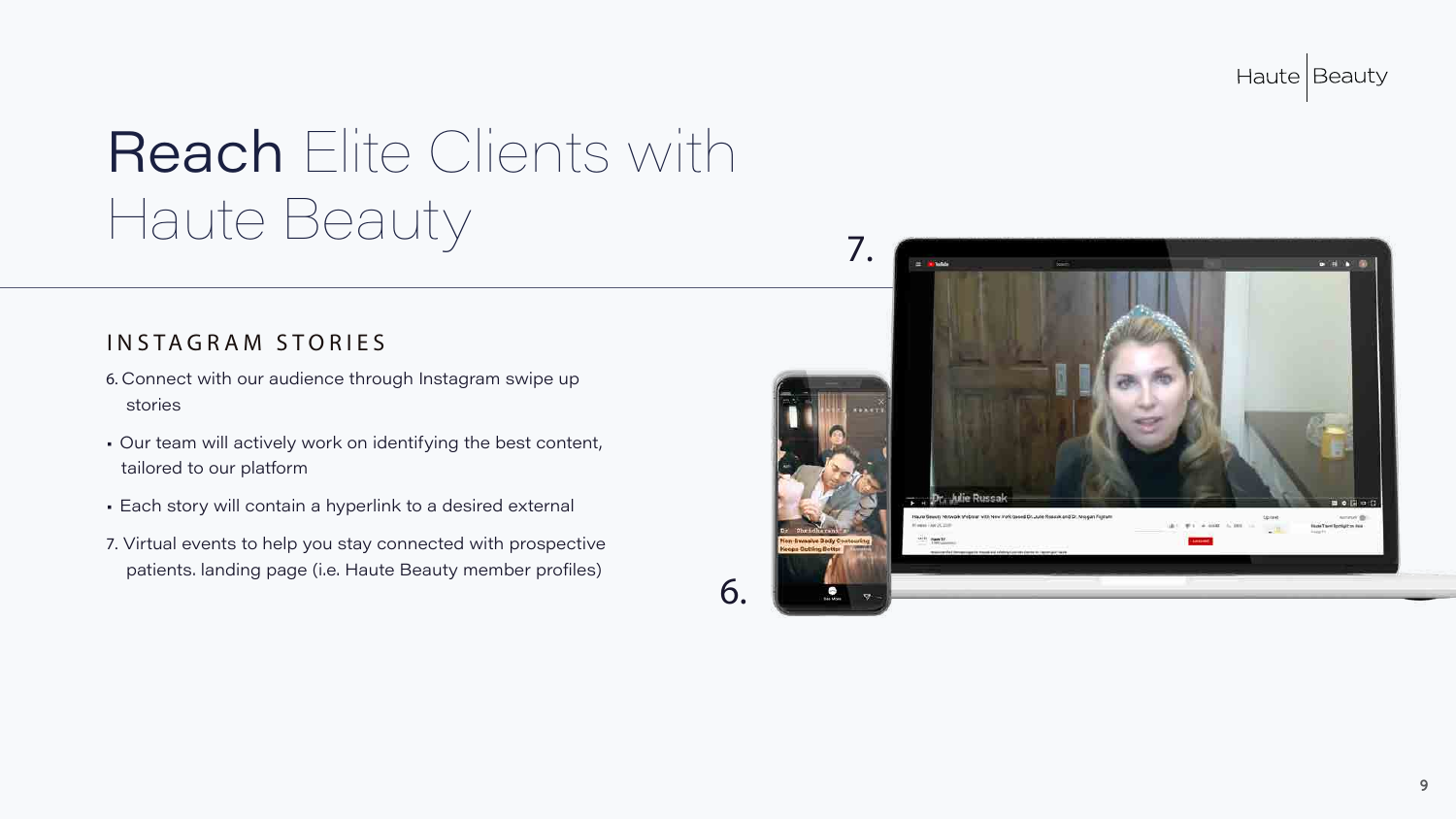

 $\bullet\bullet\bullet$ 

LOOKING FOR THE PERFECT UPGRADE THIS SUMMER? STOP BY THE MAERCKS INSTITUTE



#### FOR BUY 3 FILLERS, **GET 1 FREE** (A SAVING OF \$1,250)

DR. MAEROKS AESTHETIC FACTAL BALANCING JULER PROCEDURE

YOUR CHANCE TO SAVE ON THE NATURAL-APPEARING FILLER INTERVENTION. AESTHETIC FACIAL BALANCING A ONE-OF-A-KIND APPROACH TO NATURAL AESTHETICS, TO "UNLOCK YOUR INNER BEAUTY."

ARSENETIC FACIAL EALANCING USES HYALIRONIC ACID-EASED PILERS TO LIFE. RESTORE AND ENHANCE YOUR NATURAL FEATURES: ALL: NATURAL EESOLIS AND LONG-LASSING, JUST IN TIME TO FINISH OUT YOUR SUMMER WITH A BANG-MARKATAN TIMA MARKAT

CALL (305) 338-8236 AND MENTION HAUTE LIVING. TO STEEDE ONE FEED SERION OF HILLER WITH THE FURCHASE OF THREE FILLES FEEATMENTS **THOM THERE'S KIXER BET** 

THROUGH CONTROLLED TO PERMANENT REP.



- A personalized email blast sent to 25,000+ opt-in subscribers including the top beauty experts nationwide
- A guaranteed 15% open rate
- \$2500 per blast.



#### DEDICATED EMAIL BLAST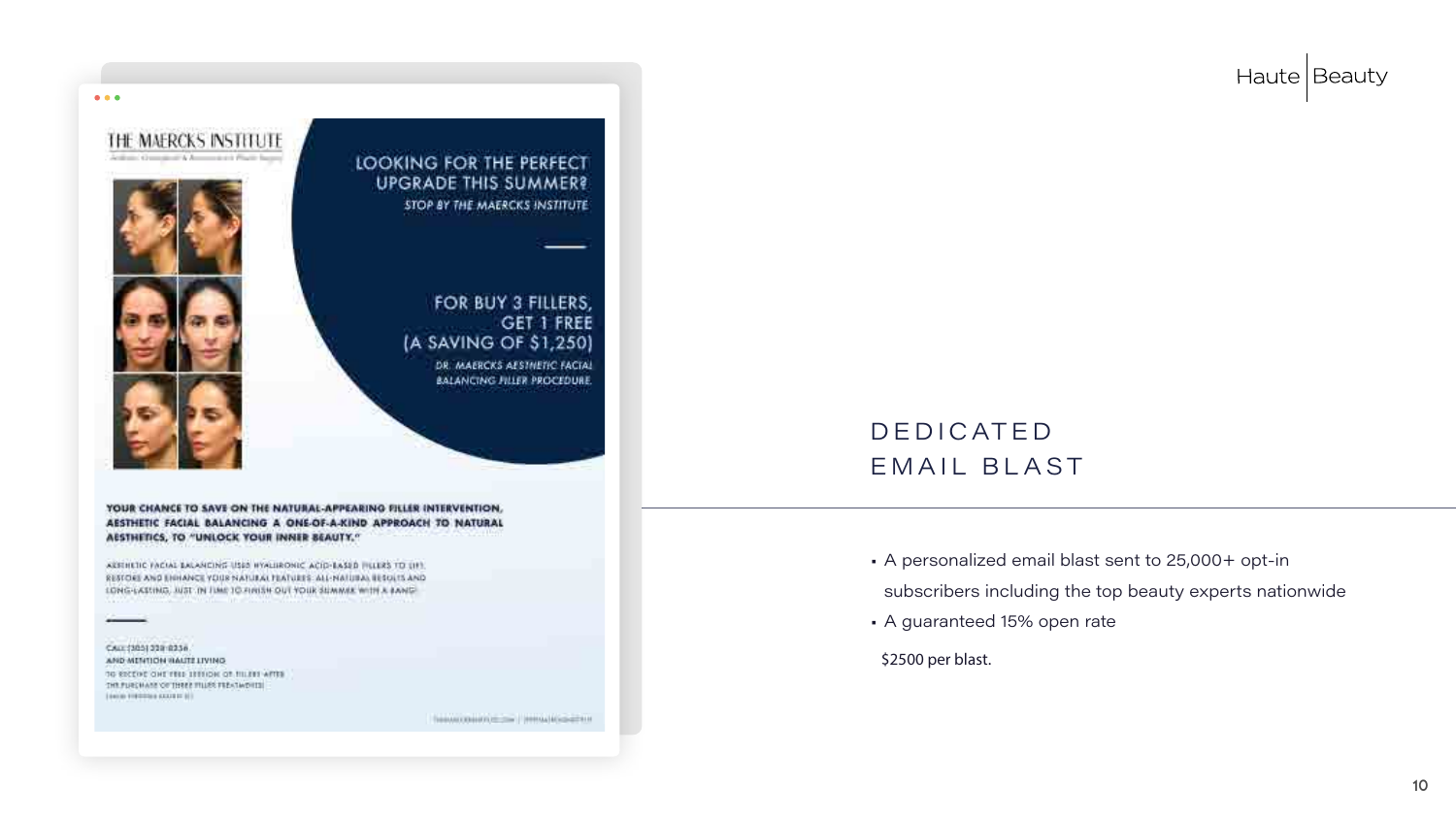"THE HAUTE BEAUTY SUMMIT WAS A **COMPLETE SUCCESS!** I HAD THE HONOR OF BEING ON A LOCAL AND NATIONAL PANEL OF EXPERTS IN THE AESTHETIC INDUSTRY. IT WAS APPARENT THE AUDIENCE WAS A CURATED GROUP OF **EDUCATED PROFESSIONALS** WHO HAVE A STRONG INTEREST IN THE BEAUTY INDUSTRY & THAT DEFINITELY MADE THE EVENT A SUCCESS. THE ORGANIZATION AND VENUE WERE IMPECCABLE. I LOOK FORWARD TO BEING ON NEXT YEAR'S PANEL."

Dr. Daniel Careaga MD

Market: Florida | Speciality: Body and Breast Expert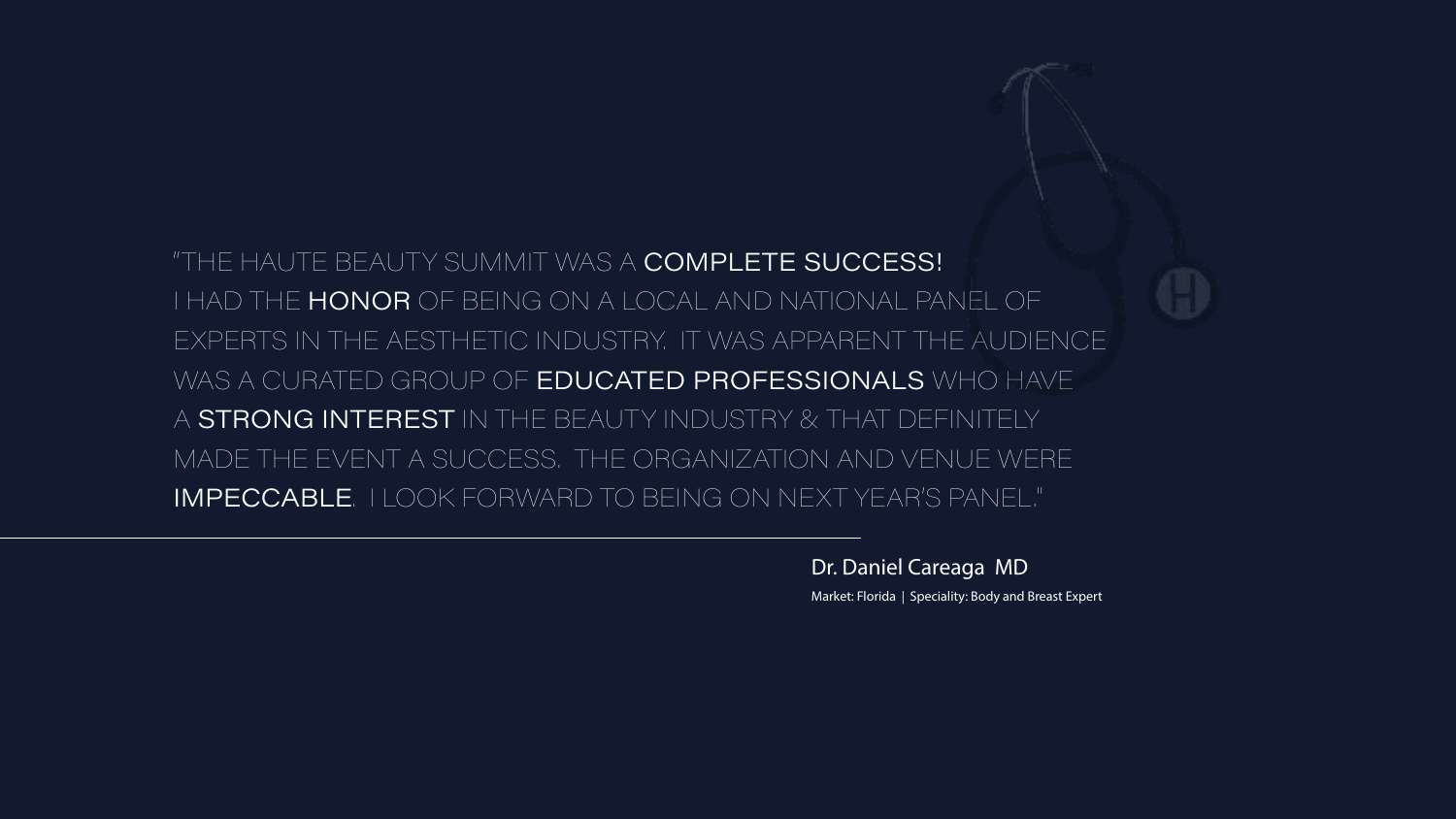### JUVÉDERM COLLECTION OF FILLERS

### HAUTELIVING

ROC. L.A.

12

JUVÉDERM COLLECTION OF FIL

RESIDENC **ARMANI/CASA** Architecture by César Pelli

JUVEDERM. COLLECTION OF FILLERS



### Network with Other Renowned Industry Leaders

With Haute Beauty, enjoy access to lavish events nationwide. This includes Haute Living cover launches, cocktail hours, professional dinners. Haute Residence summits, and more.

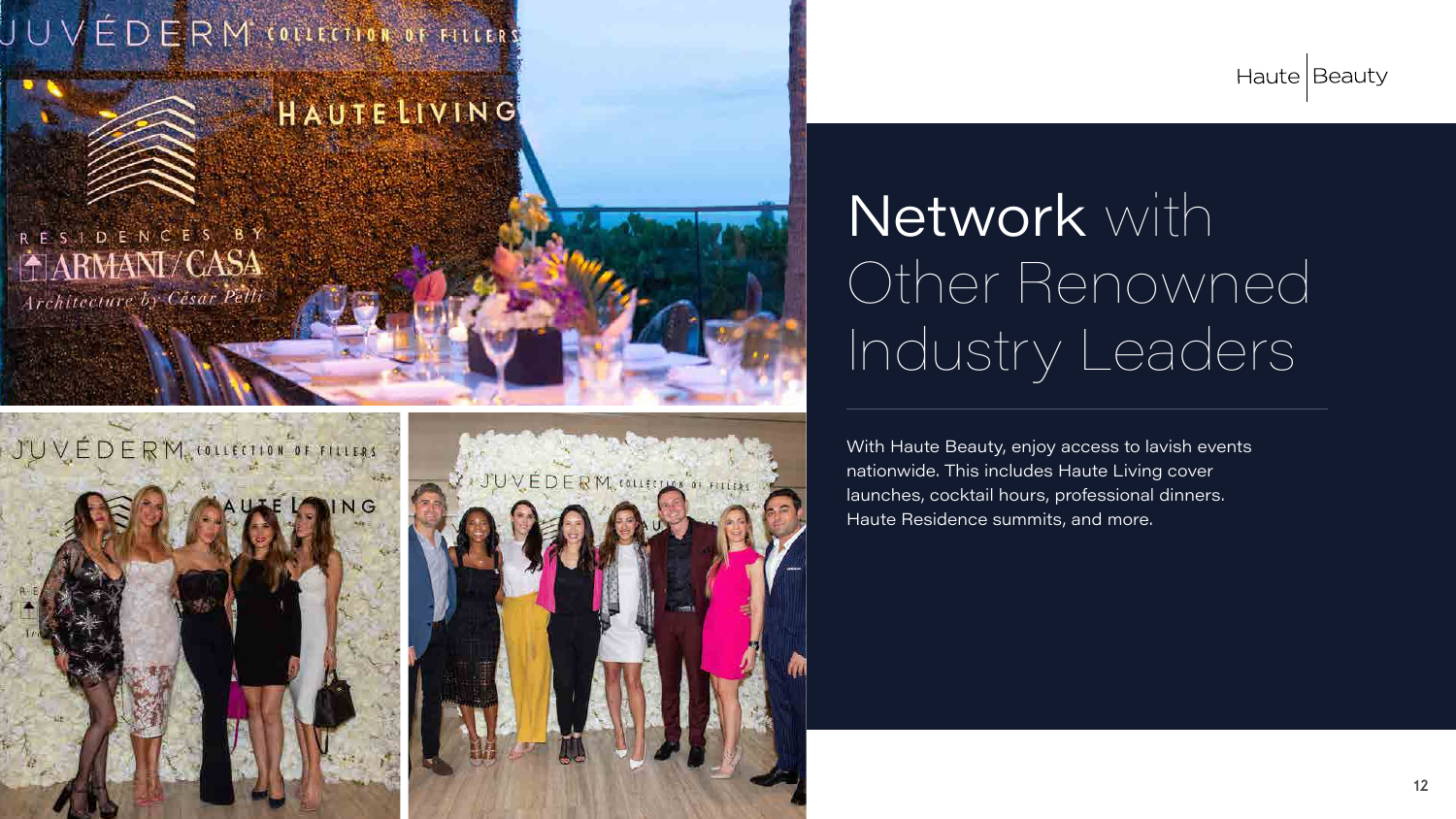

- Breast Augmentation
- Body Procedures
- Face Procedures
- Nose Procedures/Rhinoplasty
- Butt Lift/Butt Augmentation
- Cosmetic Dentistry
- Skin/Cosmetic Dermatologist
- Anti-Aging
- Urologist

#### T WO EXCLUSIVE PARTNERS PER SPECIALTY IN EACH MARKET:

- MedSpa
- Stem Cell Research
- Nutritionist
- Acupuncture
- Wellness
- Holistic medicine
- Allergist
- Accountability Coach
- Cosmetic Gynecologist

#### Haute Beauty

- New York
- Florida
- Southern California
- Northern California
- Las Vegas
- London
- Texas
- Chicago
- New Jersey
- Atlanta
- Boston
- Washington
- ...And More!



#### BECOME A LOCAL INFLUENCER & EXPERT TO HAUTE LIVING AUDIENCE: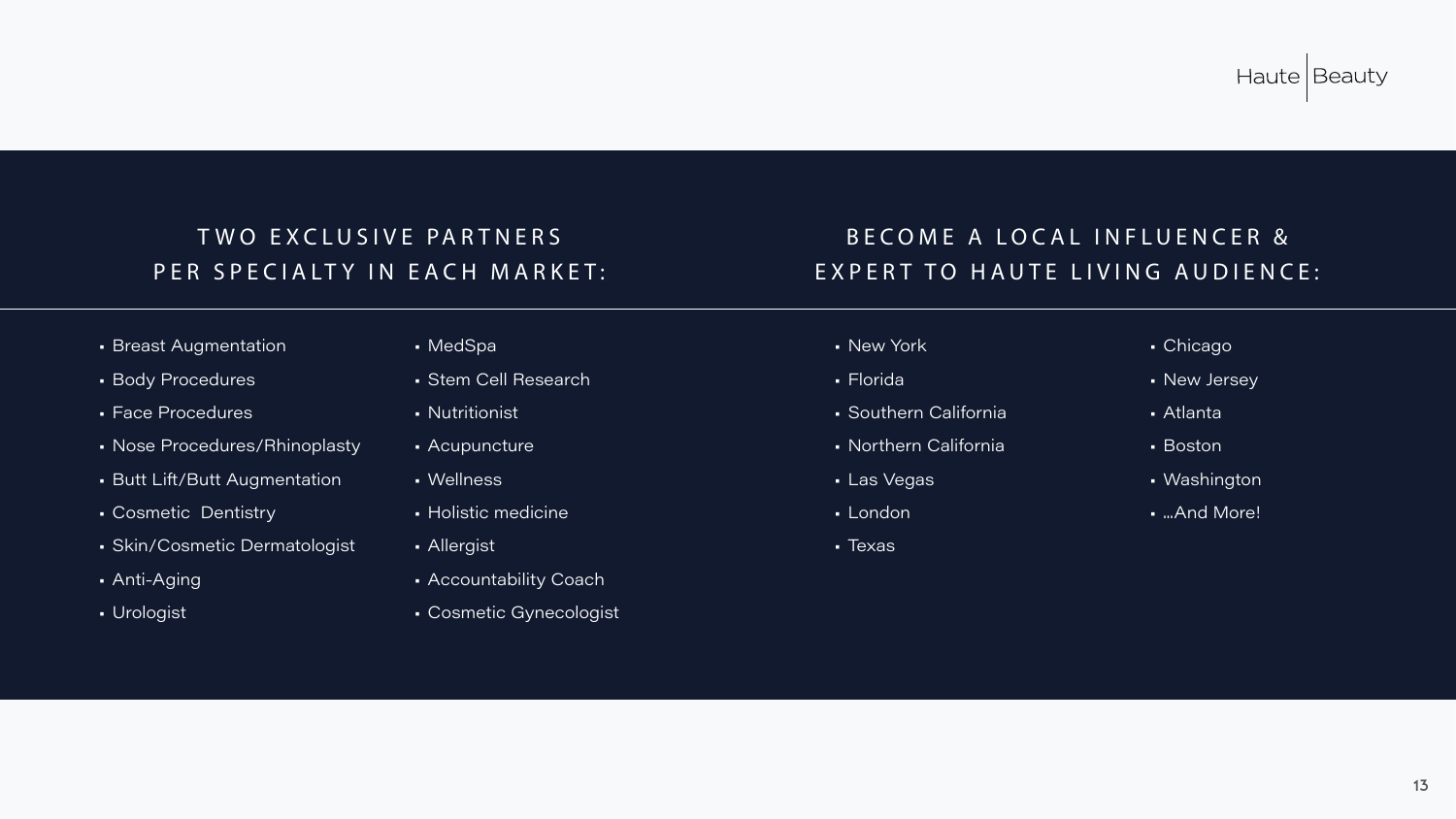# S MAU "HAUTE BEAUTY IS A WORLD-CLASS BRAND WITH EXTENSIVE REACH WITHIN THE LUXURY COMMUNITY. I'M PROUD TO BE INCLUDED IN THIS ELITE GROUP OF HAUTE BEAUTY SURGEONS AND CONTRIBUTE TO THIS PUBLICATION AND GROUP OF AESTHETIC EXPERTS."

Dr. Jason Bloom

Market: Pennsylvania | Speciality: Face Expert